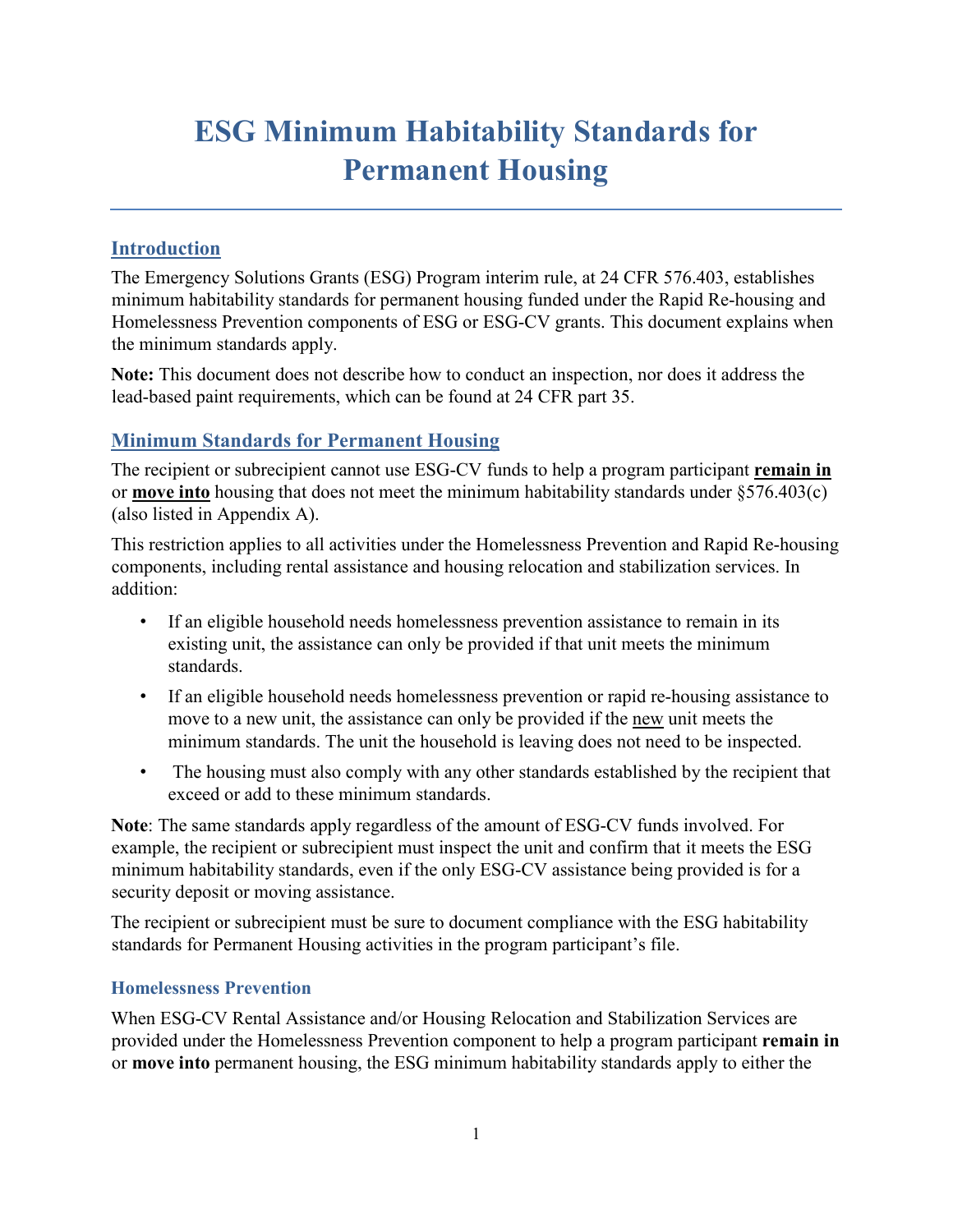current unit (if the program participant is staying in place) or to a new unit (if the program participant is moving).

Even if only a minimal amount of Housing Relocation and Stabilization Services assistance such utility arrears/payments (Financial Assistance) or housing stability case management (Services)—is provided under the Homelessness Prevention component to assist a program participant to stay in their unit, the habitability standards apply to the unit and must be documented in the program participant's file.

**Example:** Jonathan has a part-time job and a large amount of debt; he has not been paying his entire rent for the past few months. He has received an eviction notice, and he has no family or friends in the area that can help him. After he goes through the ESG-CV intake assessment and is determined to be eligible, the case manager determines that he could benefit from credit counseling and a financial literacy course.

- **Scenario A:** The credit counseling and financial literacy course is all the ESG-CV assistance Jonathan needed to help him re-prioritize rent payments and get back on track. Even though he has received services only, because it is homelessness prevention and the assistance is directly related to helping him remain in his unit, a habitability inspection is required.
- **Scenario B:** First, the case manager attempts mediation with the landlord, but the landlord refuses to work with them and goes to court. Jonathan needs legal services to prevent the eviction and help him stay in the unit, along with payments of several months of rental arrears. Again, a habitability inspection must be completed because the ESG-CV services and assistance are directly related to assisting him to stay in his unit.

## **Rapid Re-housing**

When ESG-CV Rental Assistance and/or Housing Relocation and Stabilization Services are provided under the Rapid Re-housing component to help a program participant move into a new permanent housing unit, the habitability standards apply to the unit into which they are moving and must be documented in the program participant's file. If Rapid Re-housing services are being provided before a unit has been identified, no habitability inspection is required until there is a unit to inspect. If assistance with arrears for a prior unit is needed as part of the rapid rehousing assistance, no habitability inspection is required for the old unit on which the arrears are owed, so long as the program participant will be rapidly re-housed in a different unit.

**Example:** Sarah and her 1 year-old daughter are staying in an emergency shelter, and an ESG-CV subrecipient is assisting her to prepare for permanent housing, funded under the Rapid Rehousing component.

**Scenario A:** After developing a housing plan with her case manager, she receives housing stability case management to identify and address some of the issues preventing her from obtaining and remaining in housing, and housing search and placement assistance to assess housing barriers, to develop an action plan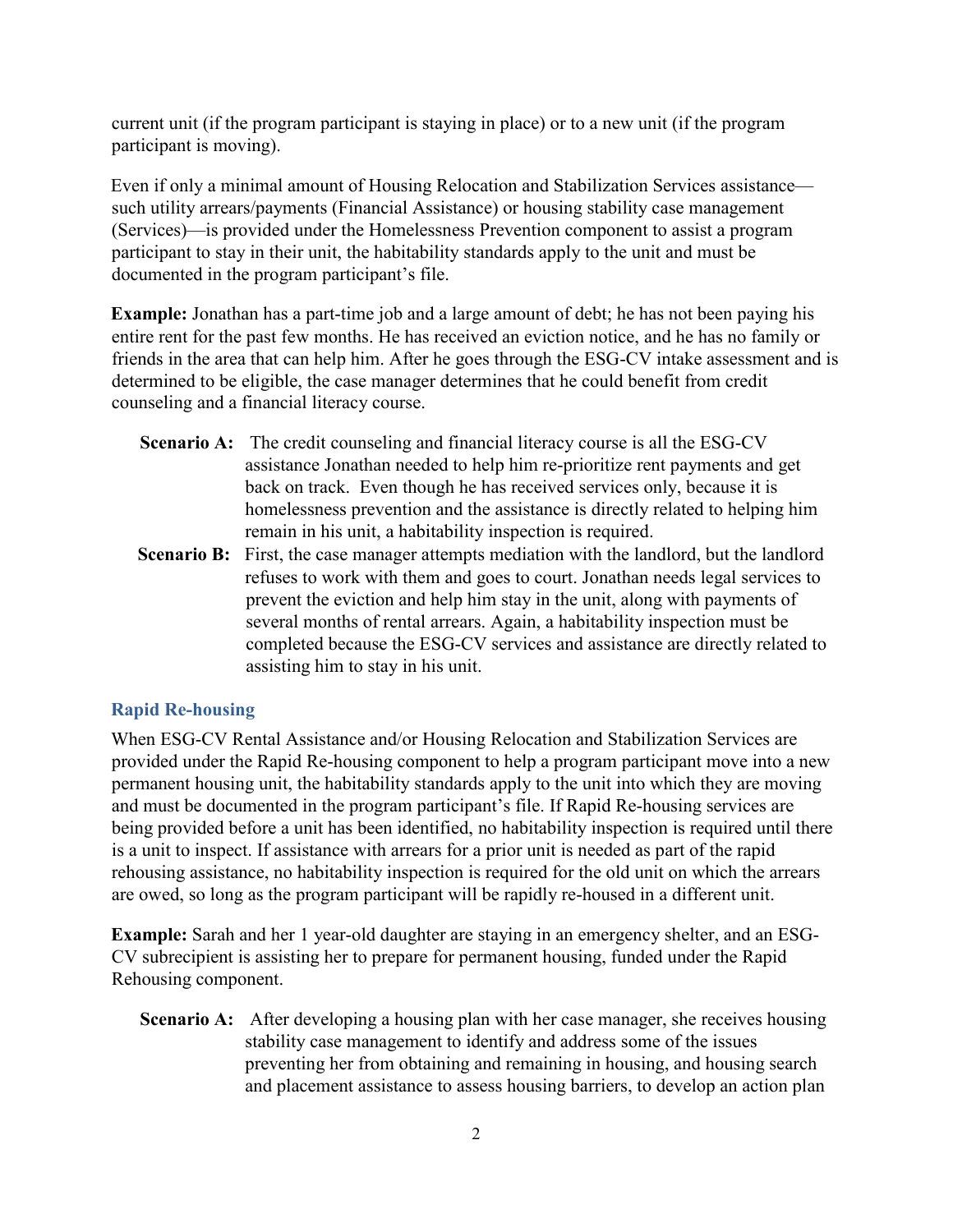for locating housing, and to start the housing search process. The case manager also helps Sarah access other mainstream resources, including child care and food stamps, to help increase their stability when Sarah is able to find and rent an apartment on her own. In this scenario, there is not yet a unit to inspect, so no habitability inspection is required.

**Scenario B:** In addition to housing stability case management and housing search and placement assistance, the case manager is able to obtain funds from a local charity that will cover Sarah's security deposit and the first 2 months of rent in her own apartment. The case manager also spends time helping Sarah make moving arrangements. In this scenario, the unit she moves into must meet the habitability standards–even though no ESG-CV financial assistance or rental assistance was provided–because the ESG-CV -funded services were directly related to a helping the program participant move into a particular unit.

#### **When and how often must inspections be conducted for Rapid Re-housing and Homelessness Prevention assistance?**

The timing and frequency of inspections depends on the type of activity, as described below.

**If the program participants need Homelessness Prevention assistance to stay in their current housing,** the housing must be inspected and found to meet the minimum habitability standards before the recipient/subrecipient incurs ESG costs for any of the following:

- Providing any service to the program participant;
- Entering into a rental assistance agreement with the owner; or
- Making any payment on behalf of the program participant (e.g., rental or utility arrears, rental or utility payments, etc.).

**Note:** The interim rule states that ESG funds may not be used to help someone move into or remain in a unit that does not meet the habitability standards. However, in some situations (e.g. when providing legal services), homelessness prevention assistance to stay in a unit must be provided quickly—even before the habitability inspection can be completed.

In these cases, a recipient/subrecipient could use *non-ESG funds* to pay for an eligible program participant's rental arrears, rental assistance, or financial assistance, or provide services to keep an individual or family in their unit, **before an inspection is performed**, so long as the unit is inspected and determined to meet the habitability standards **before** any costs are charged to the ESG grant or matching funds.

If the unit does not meet the habitability standards at the time of the inspection, recipients are prohibited from using ESG funds to pay for assistance provided before the unit meets the standards. In addition, funds spent before a unit meets the habitability standards may not be counted as match.

**If the program participant needs Homelessness Prevention or Rapid Re-housing assistance to obtain housing,** the unit into which the program participant is moving must be inspected before the program participant signs the lease and before the recipient/subrecipient provides any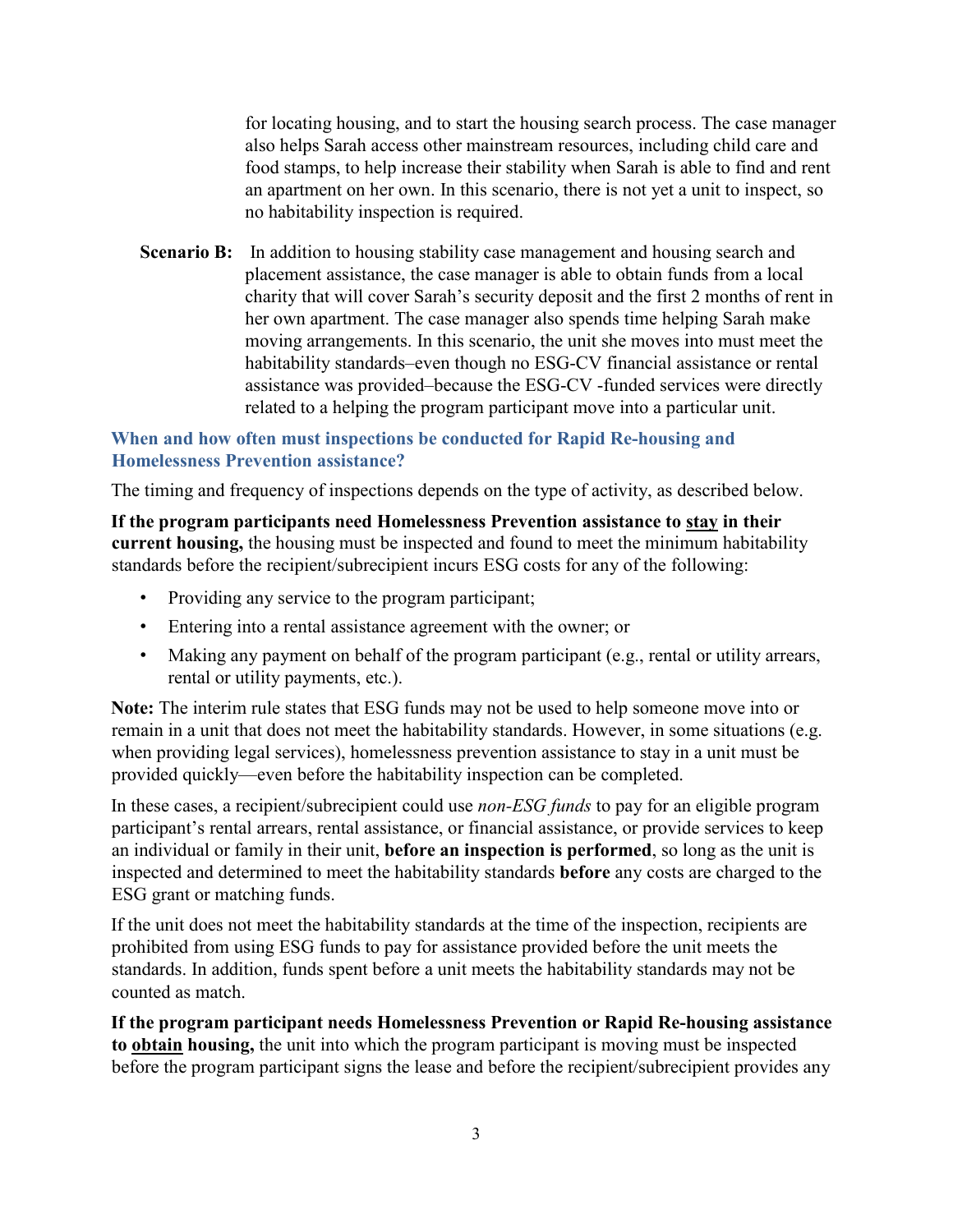ESG-CV rental assistance or housing relocation and stabilization services specific to the unit into which the program participant will be moving.<sup>[1](#page-3-0)</sup>

**In all cases,** if ESG-CV funds are used for **ongoing** assistance (such as rental assistance, utility payments, etc.), the recipient/subrecipient must take reasonable measures to ensure the unit meets the minimum habitability standards for permanent housing for the duration of the assistance. If HUD monitors and discovers that a unit does not meet the minimum standards, then HUD may determine that the recipient is out of compliance with the ESG requirements.

**For one-time assistance** (such as rental arrears, a security deposit, etc.), the unit for which assistance is being provided—either for households that remain in place or for households that are moving to a unit—must meet the minimum standards for permanent housing at the time the assistance is provided (e.g., when the rental arrears payment is made).

# **About the Standards**

 $\overline{a}$ 

## **Can we use different standards?**

Recipients may establish standards more stringent than the ESG program's minimum standards for permanent housing, or may allow the subrecipient to establish such standards, as long as all HUD-required standards are also met. For recipients that intend to apply more stringent standards, these standards should be described in a written policy to ensure that all individuals responsible for implementing the policy have access to consistent guidance.

It is important to note that the Housing Quality Standards (HQS) used for other HUD programs are different than the minimum standards for permanent housing assisted with ESG funds. While in most respects HQS is more stringent and detailed than the ESG minimum standards for permanent housing, the ESG standards for fire safety are more specific.

Recipients/subrecipients who choose to use HQS instead of the ESG habitability standards should amend their checklists and notify inspectors that they must complete the more stringent inspection for fire safety. Appendix A illustrates the standards for permanent housing and compares those standards with HQS.

## **Does a certified inspector need to conduct inspections?**

Unlike HQS inspections, which must be conducted by a certified inspector, inspections to determine that permanent housing meet the ESG minimum standards do not need to be evaluated by a certified inspector. ESG inspections may be conducted by:

- ESG program staff (recipient/subrecipient staff); or
- Staff from or hired by an agency of the recipient/subrecipient, such as a city department that is designated to conduct inspections, or a contractor hired for that task; or
- Staff from another subsidy program that is providing assistance and also requires an inspection (e.g., Section 8, Public Housing).

<span id="page-3-0"></span><sup>&</sup>lt;sup>1</sup> One exception to this is the rental application fee. If a program participant applies for several units, only the unit into which they ultimately decide to move must be inspected.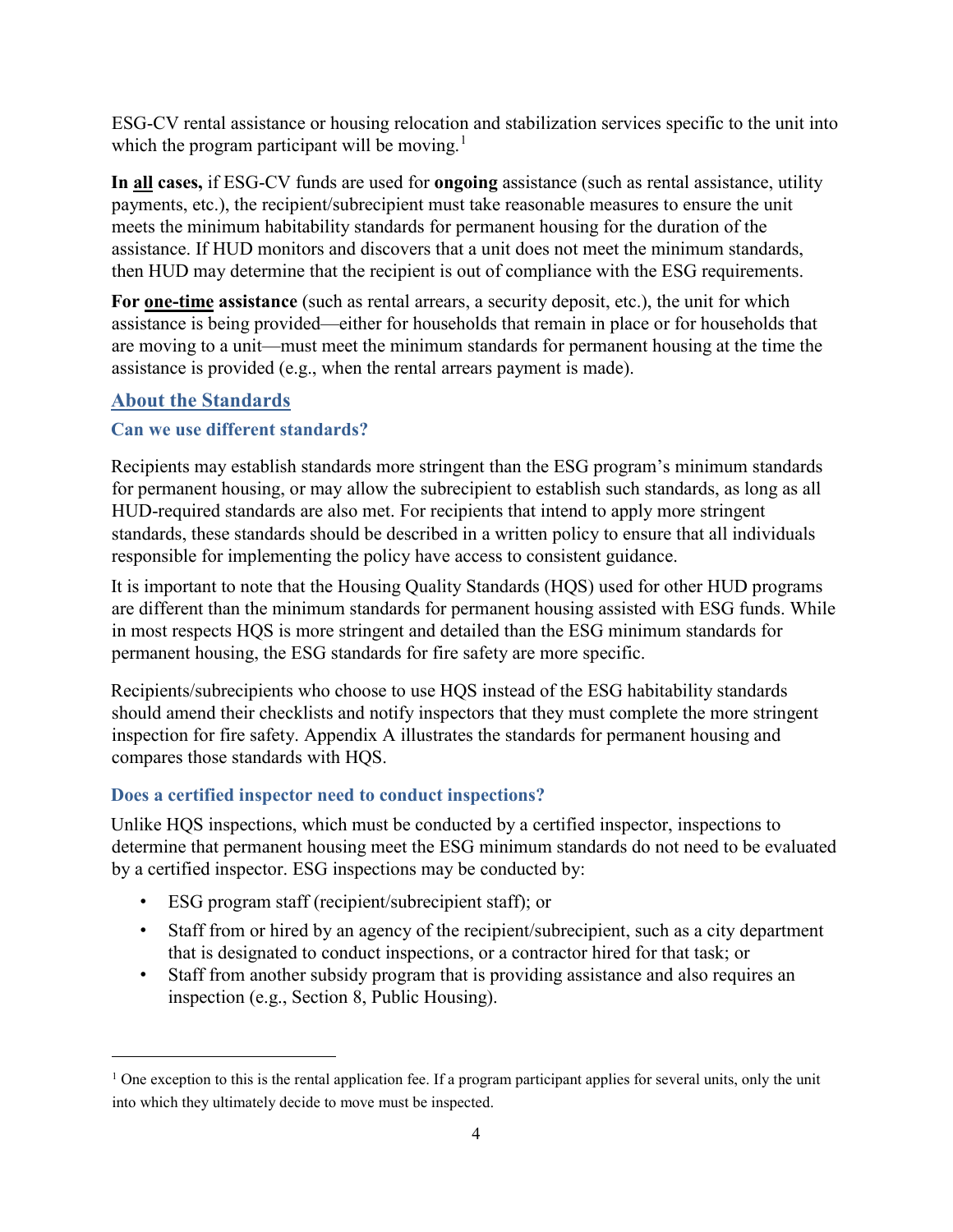However, the inspection must determine whether all aspects of the ESG minimum habitability standards have been met for the particular unit assisted with ESG funds; **simply conducting an HQS inspection, a city housing code inspection, a sampling of units in a particular development, or another type of housing quality assessment is insufficient.** 

#### **How should compliance with minimum standards for permanent housing be documented?**

Recipients/subrecipients must document compliance with the ESG-CV permanent housing and this documentation must include inspection reports, as required under §576.500(j). Recipients (or subrecipients, if applicable) have discretion to establish their own approaches to documenting initial and ongoing compliance with the standards. Procedures for ensuring such compliance must be included in the recipient's/ subrecipient's written policies and procedures, as required under §576.500(a).

Documenting compliance with the appropriate minimum standards includes ensuring that inspection reports from the initial and any follow-up inspections are retained. In developing these policies and procedures, recipients should consider issues such as what action will be taken if conditions change or if a recipient/subrecipient has reason to believe the housing unit might not pass another inspection.

Recipients/subrecipients may accept documentation of inspections conducted by staff affiliated with another subsidy program. However, as described above, since other programs' standards may be different (e.g., HQS standards differ slightly, as illustrated in Appendix A), in these cases, recipients/subrecipients must ensure that the other program's inspection protocol is adapted to adequately document compliance with all applicable ESG standards.

For permanent housing units, the completed checklist (or equivalent documentation) should be placed in the program participant's file. In either case, the documentation must be available during monitoring by HUD or the recipient.

**Note:** These records are subject to record retention requirement at 24 CFR 576.500(y) and the access to records requirements at 24 CFR 576.500(z).

## **Can ESG funds be used to pay for inspections?**

Recipients/subrecipients may charge expenses associated with conducting permanent housing inspections to the ESG grant. Inspection costs may be charged in different ways depending on the situation.

#### **Charge to the Rapid Re-housing or Homelessness Prevention component:**

• As a housing search and placement cost if a recipient/subrecipient is helping a program participant remain in or move into a particular housing unit and inspects that housing unit to comply with the minimum standards for permanent housing.

## **What happens if HUD determines that the permanent housing minimum standards have not been followed?**

If HUD monitors and discovers that the recipient or subrecipient is out of compliance with the permanent housing standards, HUD may require any of the remedial actions or sanctions set forth in §576.501(b).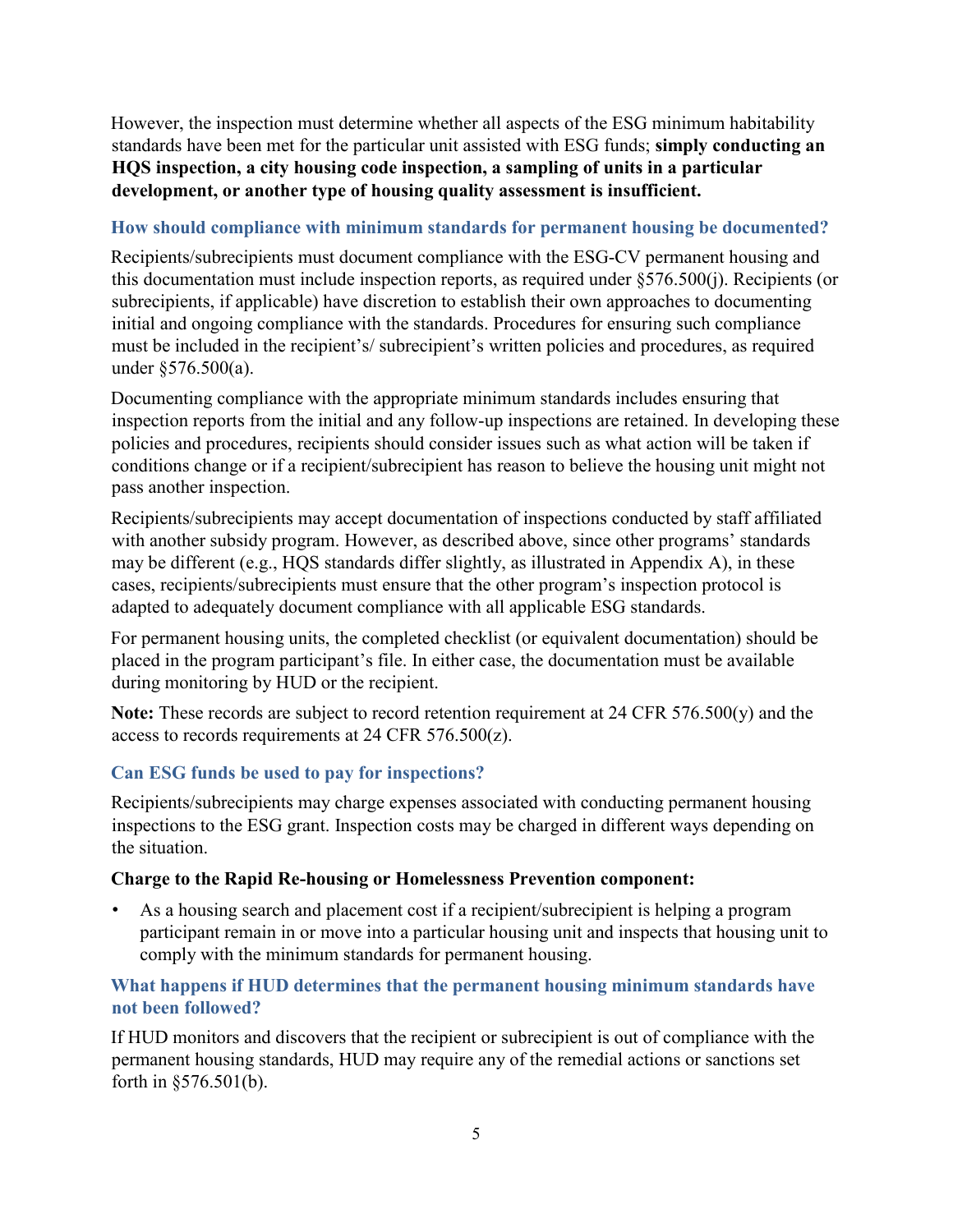#### **Appendix A**

#### **Comparison of ESG Minimum Standards for Permanent Housing and HQS** (Bold text highlights areas of the minimum standards different from HQS)

| Minimum habitability standards<br>for permanent housing<br>§576.403(c)ii                                                                                 | <b>Housing quality standards (HQS)</b><br>§982.401                                                                                                                                                                                                                                                                                                                                          |
|----------------------------------------------------------------------------------------------------------------------------------------------------------|---------------------------------------------------------------------------------------------------------------------------------------------------------------------------------------------------------------------------------------------------------------------------------------------------------------------------------------------------------------------------------------------|
| (1) Structure and materials. The                                                                                                                         | $(g)$ Structure and materials —                                                                                                                                                                                                                                                                                                                                                             |
| structures must be structurally sound<br>to protect residents from the elements<br>and not pose any threat to the health<br>and safety of the residents. | (1) Performance requirement. The dwelling unit must be structurally sound.<br>The structure must not present any threat to the health and safety of the<br>occupants and must protect the occupants from the environment.                                                                                                                                                                   |
|                                                                                                                                                          | (2) Acceptability criteria.                                                                                                                                                                                                                                                                                                                                                                 |
|                                                                                                                                                          | (i) Ceilings, walls, and floors must not have any serious defects such as<br>severe bulging or leaning, large holes, loose surface materials, severe<br>buckling, missing parts, or other serious damage.                                                                                                                                                                                   |
|                                                                                                                                                          | The roof must be structurally sound and weathertight.<br>(ii)                                                                                                                                                                                                                                                                                                                               |
|                                                                                                                                                          | The exterior wall structure and surface must not have any serious<br>(iii)<br>defects such as serious leaning, buckling, sagging, large holes, or defects<br>that may result in air infiltration or vermin infestation.                                                                                                                                                                     |
|                                                                                                                                                          | (iv) The condition and equipment of interior and exterior stairs, halls,<br>porches, walkways, etc., must not present a danger of tripping and falling.<br>For example, broken or missing steps or loose boards are unacceptable.                                                                                                                                                           |
|                                                                                                                                                          | Elevators must be working and safe.<br>(v)                                                                                                                                                                                                                                                                                                                                                  |
|                                                                                                                                                          |                                                                                                                                                                                                                                                                                                                                                                                             |
| Minimum habitability standards<br>for permanent housing<br>§576.403(c)ii                                                                                 | <b>Housing quality standards (HQS)</b><br>§982.401                                                                                                                                                                                                                                                                                                                                          |
| (2) Space and security. Each resident                                                                                                                    | Space and security -                                                                                                                                                                                                                                                                                                                                                                        |
| must be provided adequate space and<br>security for themselves and their                                                                                 | (1) Performance requirement. The dwelling unit must provide adequate space<br>and security for the family.                                                                                                                                                                                                                                                                                  |
| belongings. Each resident must be<br>provided an acceptable place to                                                                                     | (2) Acceptability criteria.                                                                                                                                                                                                                                                                                                                                                                 |
| sleep.                                                                                                                                                   | At a minimum, the dwelling unit must have a living room, a kitchen<br>(i)<br>area, and a bathroom.                                                                                                                                                                                                                                                                                          |
|                                                                                                                                                          | The dwelling unit must have at least one bedroom or living/sleeping<br>(ii)<br>room for each two persons. Children of opposite sex, other than very young<br>children, may not be required to occupy the same bedroom or<br>living/sleeping room.                                                                                                                                           |
|                                                                                                                                                          | (iii) Dwelling unit windows that are accessible from the outside, such as<br>basement, first floor, and fire escape windows, must be lockable (such as<br>window units with sash pins or sash locks, and combination windows with<br>latches). Windows that are nailed shut are acceptable only if these windows<br>are not needed for ventilation or as an alternate exit in case of fire. |

i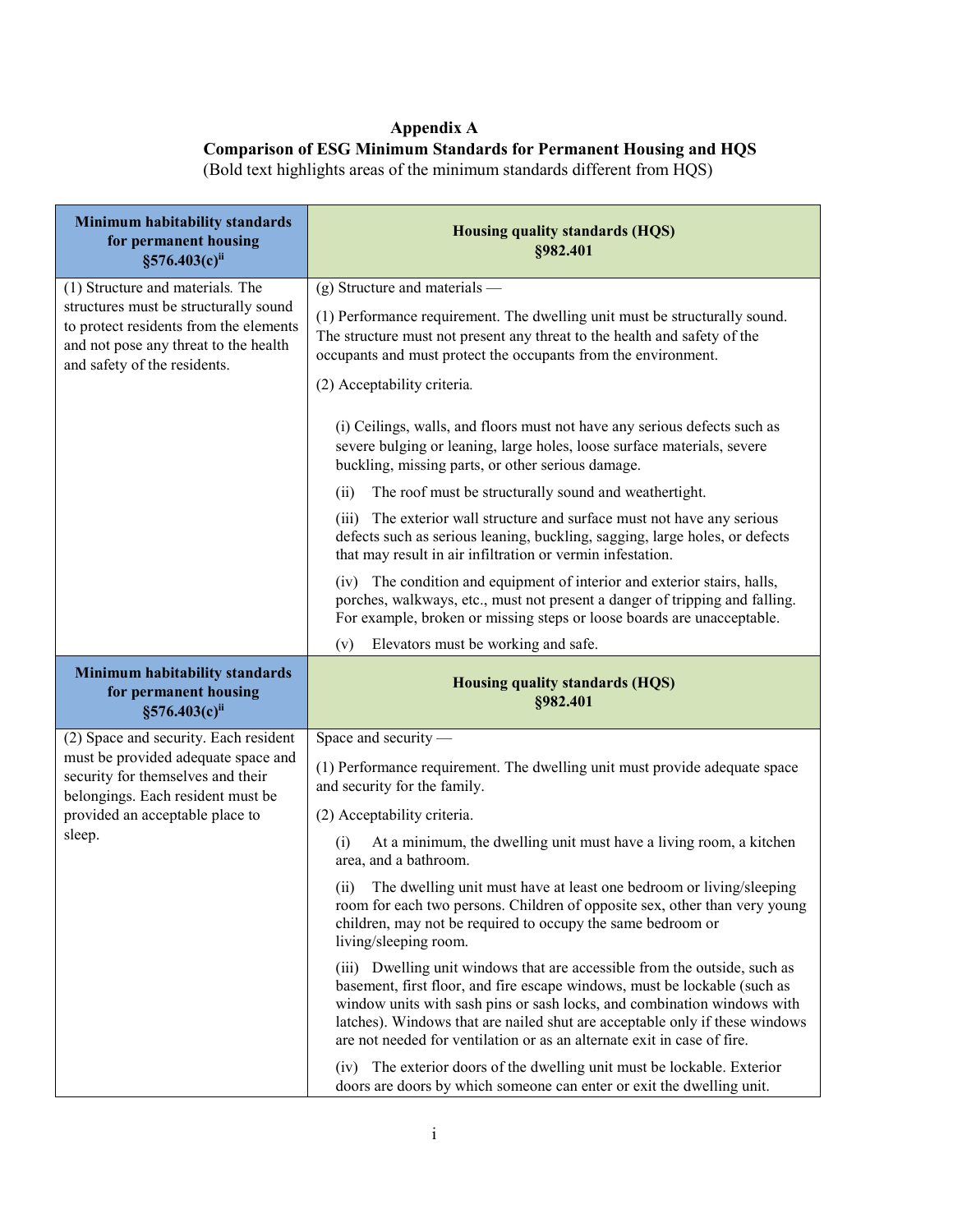| Minimum habitability standards<br>for permanent housing<br>§576.403(c)ii                                                                                                                                                             | <b>Housing quality standards (HQS)</b><br>§982.401                                                                                                                                                                                                                                                                                                                                                                                                                                                                                                                                                                                                                                            |
|--------------------------------------------------------------------------------------------------------------------------------------------------------------------------------------------------------------------------------------|-----------------------------------------------------------------------------------------------------------------------------------------------------------------------------------------------------------------------------------------------------------------------------------------------------------------------------------------------------------------------------------------------------------------------------------------------------------------------------------------------------------------------------------------------------------------------------------------------------------------------------------------------------------------------------------------------|
| (3) Interior air quality. Each room<br>or space must have a natural or<br>mechanical means of ventilation.<br>The interior air must be free of<br>pollutants at a level that might<br>threaten or harm the health of<br>residents.   | (h) Interior air quality $-$<br>(1) Performance requirement. The dwelling unit must be free of pollutants in<br>the air at levels that threaten the health of the occupants.<br>(2) Acceptability criteria.<br>The dwelling unit must be free from dangerous levels of air pollution<br>(i)<br>from carbon monoxide, sewer gas, fuel gas, dust, and other harmful<br>pollutants.<br>There must be adequate air circulation in the dwelling unit.<br>(ii)<br>(iii) Bathroom areas must have one openable window or other adequate<br>exhaust ventilation.<br>(iv) Any room used for sleeping must have at least one window. If the<br>window is designed to be openable, the window must work. |
| Minimum habitability standards<br>for permanent housing<br>§576.403(c)ii                                                                                                                                                             | Housing quality standards (HQS)<br>§982.401                                                                                                                                                                                                                                                                                                                                                                                                                                                                                                                                                                                                                                                   |
| (4) Water supply. The water supply<br>must be free from contamination.                                                                                                                                                               | $(i)$ Water supply —<br>(1)<br>Performance requirement. The water supply must be free from<br>contamination.<br>(2)<br>Acceptability criteria. The dwelling unit must be served by an<br>approvable public or private water supply that is sanitary and free from<br>contamination.                                                                                                                                                                                                                                                                                                                                                                                                           |
| (5) Sanitary facilities. Residents must<br>have access to sufficient sanitary<br>facilities that are in proper operating<br>condition, are private, and are<br>adequate for personal cleanliness and<br>the disposal of human waste. | (b) Sanitary facilities -<br>(1) Performance requirements. The dwelling unit must include sanitary<br>facilities located in the unit. The sanitary facilities must be in proper operating<br>condition, and adequate for personal cleanliness and the disposal of human<br>waste. The sanitary facilities must be usable in privacy.<br>(2) Acceptability criteria.<br>The bathroom must be located in a separate private room and have a<br>(i)<br>flush toilet in proper operating condition.<br>The dwelling unit must have a fixed basin in proper operating<br>(ii)<br>condition, with a sink trap and hot and cold running water.                                                       |
|                                                                                                                                                                                                                                      | The dwelling unit must have a shower or a tub in proper operating<br>(111)<br>condition with hot and cold running water.<br>The facilities must utilize an approvable public or private disposal<br>(iv)                                                                                                                                                                                                                                                                                                                                                                                                                                                                                      |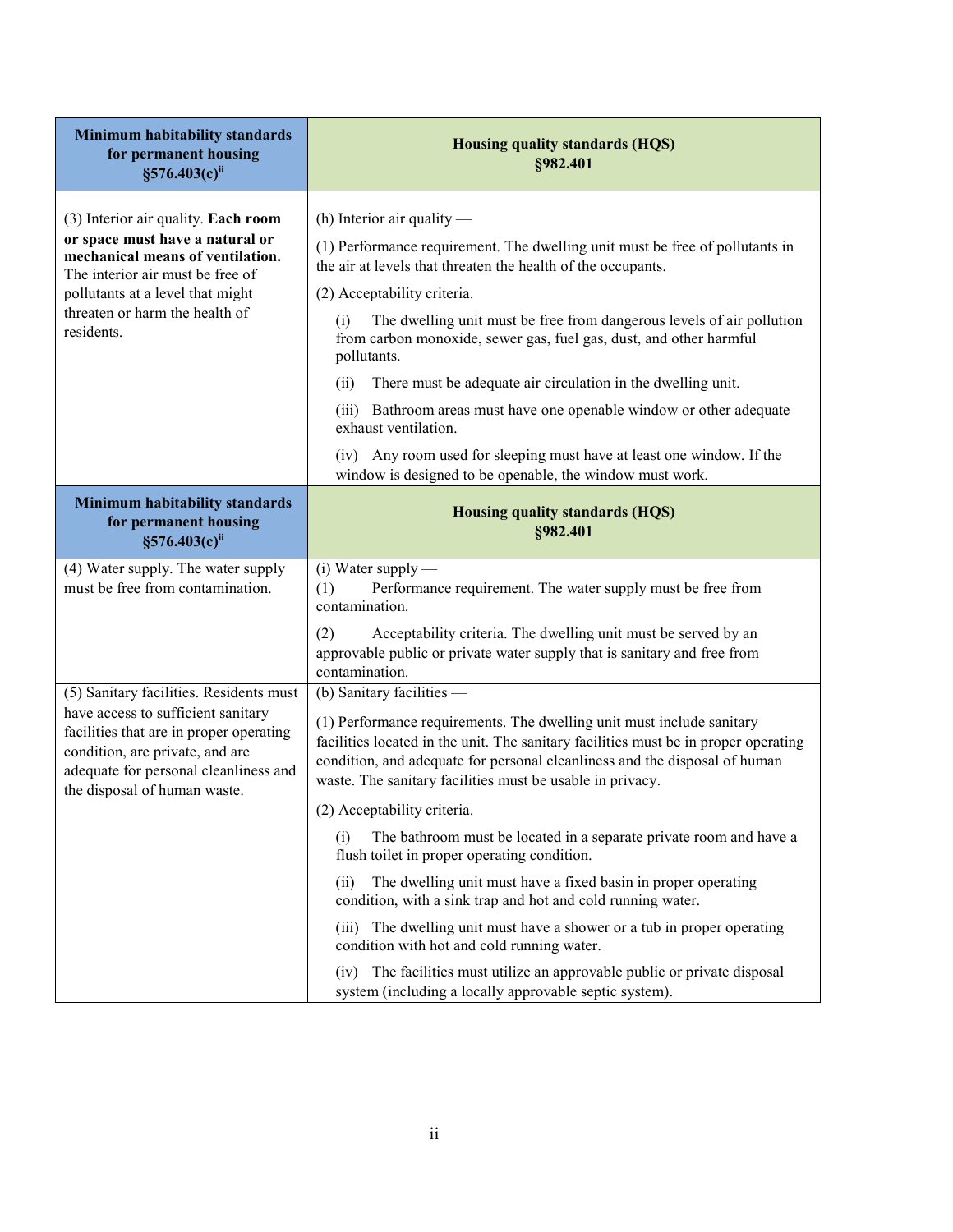| Minimum habitability standards for                                                                                              | <b>Housing quality standards (HQS)</b>                                                                                                                                                                                                                                                                                                                                                                                                                                                                                                                                                                                                                                                                                                        |
|---------------------------------------------------------------------------------------------------------------------------------|-----------------------------------------------------------------------------------------------------------------------------------------------------------------------------------------------------------------------------------------------------------------------------------------------------------------------------------------------------------------------------------------------------------------------------------------------------------------------------------------------------------------------------------------------------------------------------------------------------------------------------------------------------------------------------------------------------------------------------------------------|
| permanent housing $\S576.403(c)$ <sup>ii</sup>                                                                                  | \$982.401                                                                                                                                                                                                                                                                                                                                                                                                                                                                                                                                                                                                                                                                                                                                     |
| (6) Thermal environment. The<br>housing must have any necessary<br>heating/cooling facilities in proper<br>operating condition. | $(e)$ Thermal environment —<br>Performance requirement. The dwelling unit must have and be capable<br>(1)<br>of maintaining a thermal environment healthy for the human body.<br>(2)<br>Acceptability criteria.<br>There must be a safe system for heating the dwelling unit (and a safe<br>(1)<br>cooling system, where present). The system must be in proper operating<br>condition. The system must be able to provide adequate heat (and cooling, if<br>applicable), either directly or indirectly, to each room, in order to assure a<br>healthy living environment appropriate to the climate.<br>The dwelling unit must not contain unvented room heaters that burn gas,<br>(i)<br>oil, or kerosene. Electric heaters are acceptable. |

| Minimum habitability standards for<br>permanent housing $\S576.403(c)$ <sup>ii</sup>                                                                                                                                                                                                                       | <b>Housing quality standards (HQS)</b><br>§982.401                                                                                                                                                                                                                                                                                                                                                                                                                                                                                                                                                                                                                                                                      |
|------------------------------------------------------------------------------------------------------------------------------------------------------------------------------------------------------------------------------------------------------------------------------------------------------------|-------------------------------------------------------------------------------------------------------------------------------------------------------------------------------------------------------------------------------------------------------------------------------------------------------------------------------------------------------------------------------------------------------------------------------------------------------------------------------------------------------------------------------------------------------------------------------------------------------------------------------------------------------------------------------------------------------------------------|
| (7) Illumination and electricity. The<br>structure must have adequate natural<br>or artificial illumination to permit<br>normal indoor activities and support<br>health and safety. There must be<br>sufficient electrical sources to permit<br>the safe use of electrical appliances in<br>the structure. | (f) Illumination and electricity $-$<br>Performance requirement. Each room must have adequate natural or<br>(1)<br>artificial illumination to permit normal indoor activities and to support the health<br>and safety of occupants. The dwelling unit must have sufficient electrical sources<br>so occupants can use essential electrical appliances. The electrical fixtures and<br>wiring must ensure safety from fire.<br>(2)<br>Acceptability criteria.<br>There must be at least one window in the living room and in each<br>(1)<br>sleeping room.<br>The kitchen area and the bathroom must have a permanent ceiling or<br>(ii)<br>wall light fixture in proper operating condition. The kitchen area must also |
|                                                                                                                                                                                                                                                                                                            | have at least one electrical outlet in proper operating condition.<br>The living room and each bedroom must have at least two electrical<br>(111)<br>outlets in proper operating condition. Permanent overhead or wall-mounted<br>light fixtures may count as one of the required electrical outlets.                                                                                                                                                                                                                                                                                                                                                                                                                   |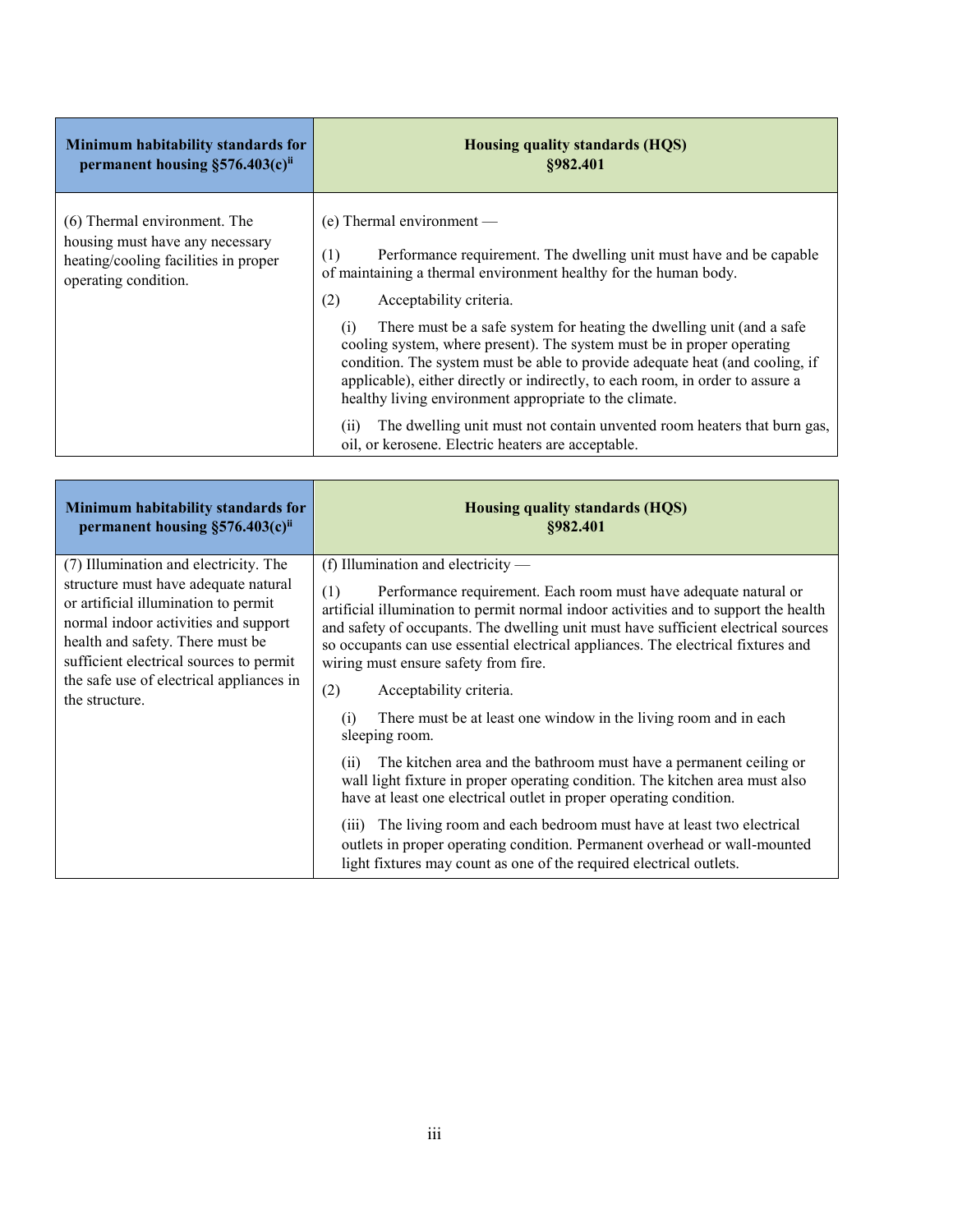| Minimum habitability standards for<br>permanent housing §576.403(c)ii                                                                                                   | <b>Housing quality standards (HQS)</b><br>§982.401                                                                                                                                                                                                                                                                                                                                                                                                                                                                                                                                                                                                                                                                                                                                                                                                                                                                                                                                                                                                                                                                                                                                                                                                                                                                                                                                                                                                                                                                                               |
|-------------------------------------------------------------------------------------------------------------------------------------------------------------------------|--------------------------------------------------------------------------------------------------------------------------------------------------------------------------------------------------------------------------------------------------------------------------------------------------------------------------------------------------------------------------------------------------------------------------------------------------------------------------------------------------------------------------------------------------------------------------------------------------------------------------------------------------------------------------------------------------------------------------------------------------------------------------------------------------------------------------------------------------------------------------------------------------------------------------------------------------------------------------------------------------------------------------------------------------------------------------------------------------------------------------------------------------------------------------------------------------------------------------------------------------------------------------------------------------------------------------------------------------------------------------------------------------------------------------------------------------------------------------------------------------------------------------------------------------|
| (8) Food preparation. All food<br>preparation areas must contain suitable<br>space and equipment to<br>store, prepare, and serve food in a<br>safe and sanitary manner. | (c) Food preparation and refuse disposal —<br>(1) Performance requirement.<br>(i) The dwelling unit must have suitable space and equipment to store,<br>prepare, and serve foods in a sanitary manner.<br>(ii) There must be adequate facilities and services for the sanitary disposal of<br>food wastes and refuse, including facilities for temporary storage where<br>necessary (e.g., garbage cans).<br>(2) Acceptability criteria.<br>The dwelling unit must have an oven, and a stove or range, and a<br>(i)<br>refrigerator of appropriate size for the family. All of the equipment must be in<br>proper operating condition. The equipment may be supplied by either the<br>owner or the family. A microwave oven may be substituted for a<br>tenantsupplied oven and stove or range. A microwave oven may be substituted<br>for an owner-supplied oven and stove or range if the tenant agrees and<br>microwave ovens are furnished instead of an oven and stove or range to both<br>subsidized and unsubsidized tenants in the building or premises.<br>The dwelling unit must have a kitchen sink in proper operating<br>(i)<br>condition, with a sink trap and hot and cold running water. The sink must<br>drain into an approvable public or private system.<br>(iii) The dwelling unit must have space for the storage, preparation, and<br>serving of food.<br>(iv) There must be facilities and services for the sanitary disposal of food<br>waste and refuse, including temporary storage facilities where necessary (e.g., |
| (9) Sanitary conditions. The housing<br>must be maintained in a sanitary<br>condition.                                                                                  | garbage cans).<br>$(m)$ Sanitary condition $-$<br>(1) Performance requirement. The dwelling unit and its equipment must be in<br>sanitary condition.<br>(2) Acceptability criteria. The dwelling unit and its equipment must be free of<br>vermin and rodent infestation.                                                                                                                                                                                                                                                                                                                                                                                                                                                                                                                                                                                                                                                                                                                                                                                                                                                                                                                                                                                                                                                                                                                                                                                                                                                                        |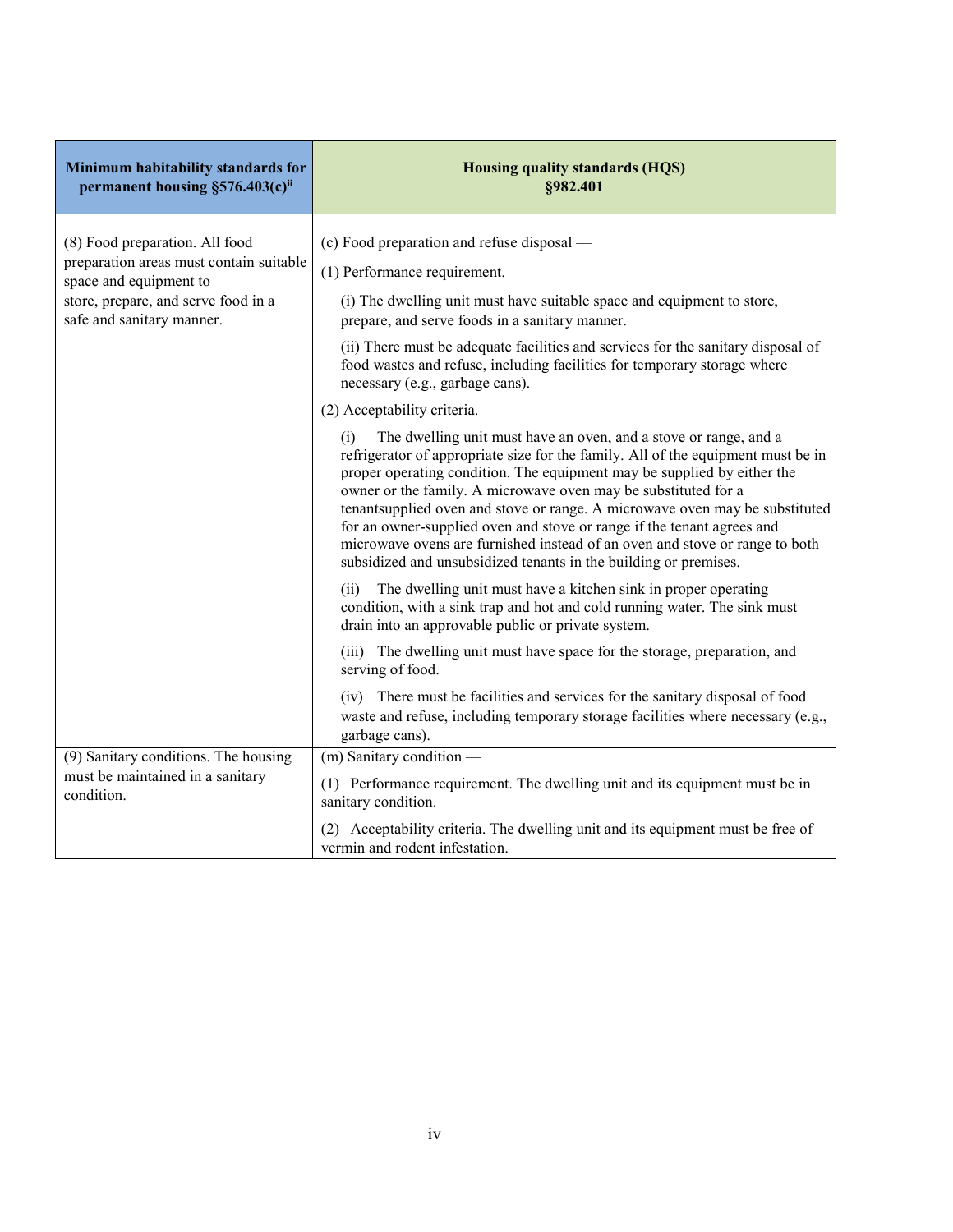| Minimum habitability standards<br>for permanent housing<br>§576.403(c)ii                                                                                                                                                                                                                                                                                                                                                                                                                                                                                                                                                                                                                                                                                                                                                                                                                                                                               | Housing quality standards (HQS)<br>§982.401                                                                                                                                                                                                                                                                                                                                                                                                                                                                                                                                                                                                                                                                                                                                                                                                                                                                                                                                                                                                                                                                                                                                                                                                                                                                                                                                                                                 |
|--------------------------------------------------------------------------------------------------------------------------------------------------------------------------------------------------------------------------------------------------------------------------------------------------------------------------------------------------------------------------------------------------------------------------------------------------------------------------------------------------------------------------------------------------------------------------------------------------------------------------------------------------------------------------------------------------------------------------------------------------------------------------------------------------------------------------------------------------------------------------------------------------------------------------------------------------------|-----------------------------------------------------------------------------------------------------------------------------------------------------------------------------------------------------------------------------------------------------------------------------------------------------------------------------------------------------------------------------------------------------------------------------------------------------------------------------------------------------------------------------------------------------------------------------------------------------------------------------------------------------------------------------------------------------------------------------------------------------------------------------------------------------------------------------------------------------------------------------------------------------------------------------------------------------------------------------------------------------------------------------------------------------------------------------------------------------------------------------------------------------------------------------------------------------------------------------------------------------------------------------------------------------------------------------------------------------------------------------------------------------------------------------|
| (10) Fire safety. (i) There must be a<br>second means of exiting the<br>building in the event of fire or other<br>emergency.<br>(ii) Each unit must include at least<br>one battery-operated or hard-wired<br>smoke detector, in proper working<br>condition, on each occupied level of<br>the unit. Smoke detectors must be<br>located, to the extent practicable, in a<br>hallway adjacent to a bedroom. If the<br>unit is occupied by hearing impaired<br>persons, smoke detectors must have<br>an alarm system designed for hearing-<br>impaired persons in each bedroom<br>occupied by a hearingimpaired<br>person.<br>(iii) The public areas of all housing<br>must be equipped with a sufficient<br>number, but not less than one for<br>each area, of battery-operated or<br>hard-wired smoke detectors.<br>Public areas include, but are not<br>limited to, laundry rooms,<br>community rooms, day care<br>centers, hallways, stairwells, and | (n) Smoke detectors performance requirement -<br>(1) Except as provided in paragraph $(n)(2)$ of this section, each dwelling unit<br>must have at least one battery-operated or hard-wired smoke detector, in proper<br>operating condition, on each level of the dwelling unit, including basements<br>but excepting crawl spaces and unfinished attics. Smoke detectors must be<br>installed in accordance with and meet the requirements of the National Fire<br>Protection Association Standard (NFPA) 74 (or its successor standards). If the<br>dwelling unit is occupied by any hearing-impaired person, - smoke detectors<br>must have an alarm system, designed for hearing-impaired persons as specified<br>in NFPA 74 (or successor standards).<br>(2) For units assisted prior to April 24, 1993, owners who installed battery-<br>operated or hard-wired smoke detectors prior to April 24, 1993 in compliance<br>with HUD's smoke detector requirements, including the regulations published<br>on July 30, 1992, (57 FR 33846), will not be required subsequently to comply<br>with any additional requirements mandated by NFPA 74 (i.e., the owner would<br>not be required to install a smoke detector in a basement not used for living<br>purposes, nor would the owner be required to change the location of the smoke<br>detectors that have already been installed on the other floors of the unit). |
| other common areas.<br>See endnote iii.                                                                                                                                                                                                                                                                                                                                                                                                                                                                                                                                                                                                                                                                                                                                                                                                                                                                                                                | (j) Lead-based paint performance requirement. The Lead-Based Paint<br>Poisoning Prevention Act (42 U.S.C. 4821-4846), the Residential Lead-Based<br>Paint Hazard Reduction Act of 1992 (42 U.S.C. 4851-4856), and implementing<br>regulations at part 35, subparts A, B, M, and R of this title apply to units<br>assisted under this part.<br>(k) Access performance requirement. The dwelling unit must be able to be used<br>and maintained without unauthorized use of other private properties. The<br>building must provide an alternate means of exit in case of fire (such as fire<br>stairs or egress through windows).                                                                                                                                                                                                                                                                                                                                                                                                                                                                                                                                                                                                                                                                                                                                                                                            |